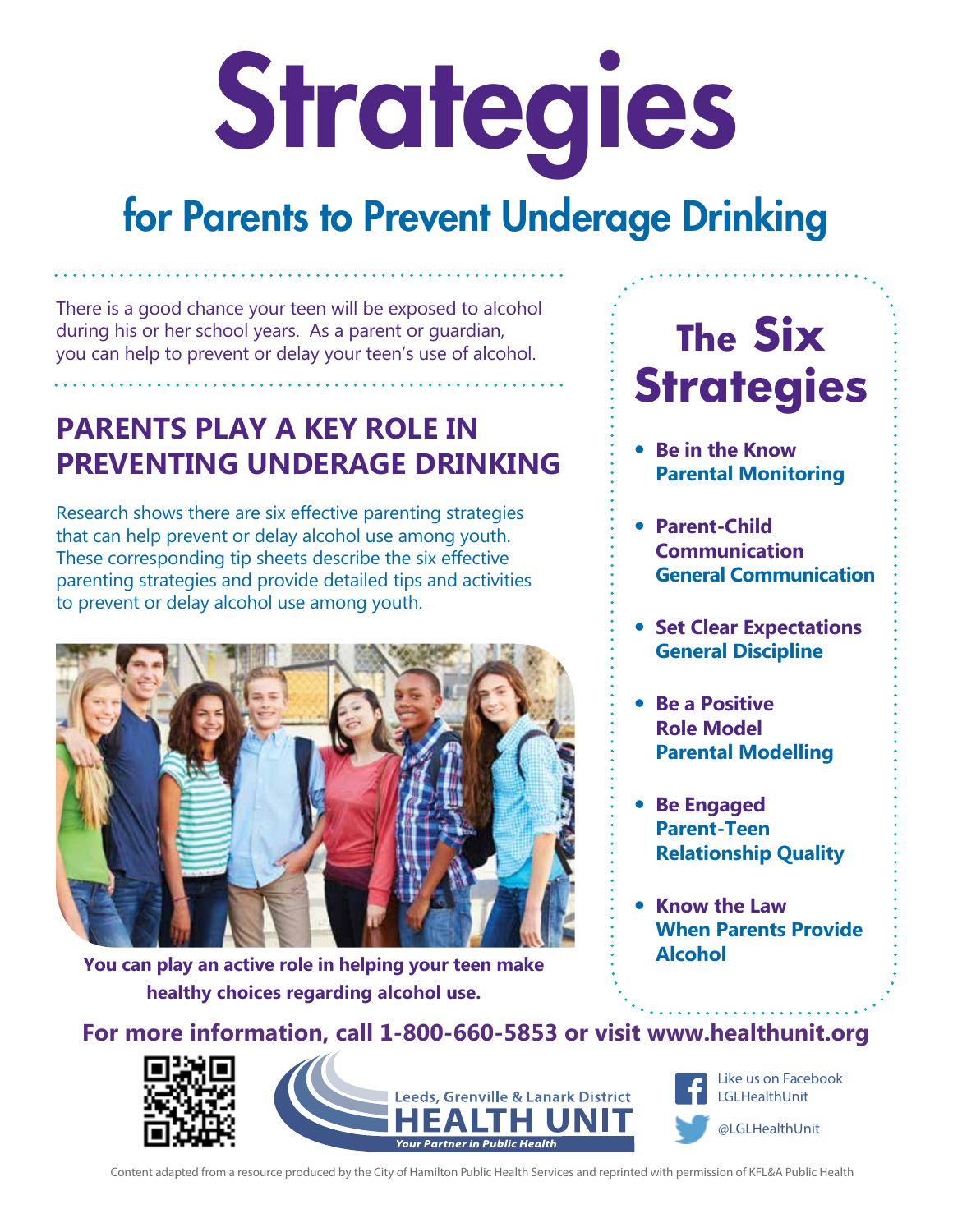### **DID YOU KNOW?**

**50%** of students in **grades 7 to 12** reported using alcohol in the past **12 months**.

The rate of alcohol use increases significantly with grade level. In **grade 7**, **10% of students** reported using alcohol in the past 12 months. By **grade 12**, alcohol use **rose to 74%**.

**20%** of students in **grades 7 to 12** reported **binge drinking**  at least once during the past **four weeks**.

## **HARMFUL EFFECTS OF ALCOHOL ON YOUTH**

Youth are at greater risk from the harmful effects of alcohol because their brains are still developing. These alcohol related harms include:



- Centre for Addiction and Mental Health website provides resources and tips for hosting a party: www.camh.ca
- **Parent Action on Drugs website that provides resources to address alcohol misuse:** www.parentactionondrugs.org/for-parents/
- Videos from DrinkWise Australia and booklets from Australian Drug Foundation: www.stopthesupply.org.au
- Australian website providing resources with tips for hosting parties: www.alcoholthinkagain.com.au
- Substance Abuse and Mental Health Service Administration: www.samhsa.gov
- Parenting Strategies: Protecting your Child's Mental Health: www.parentingstrategies.net
- **Canadian Centre on Substance Abuse:** www.ccsa.ca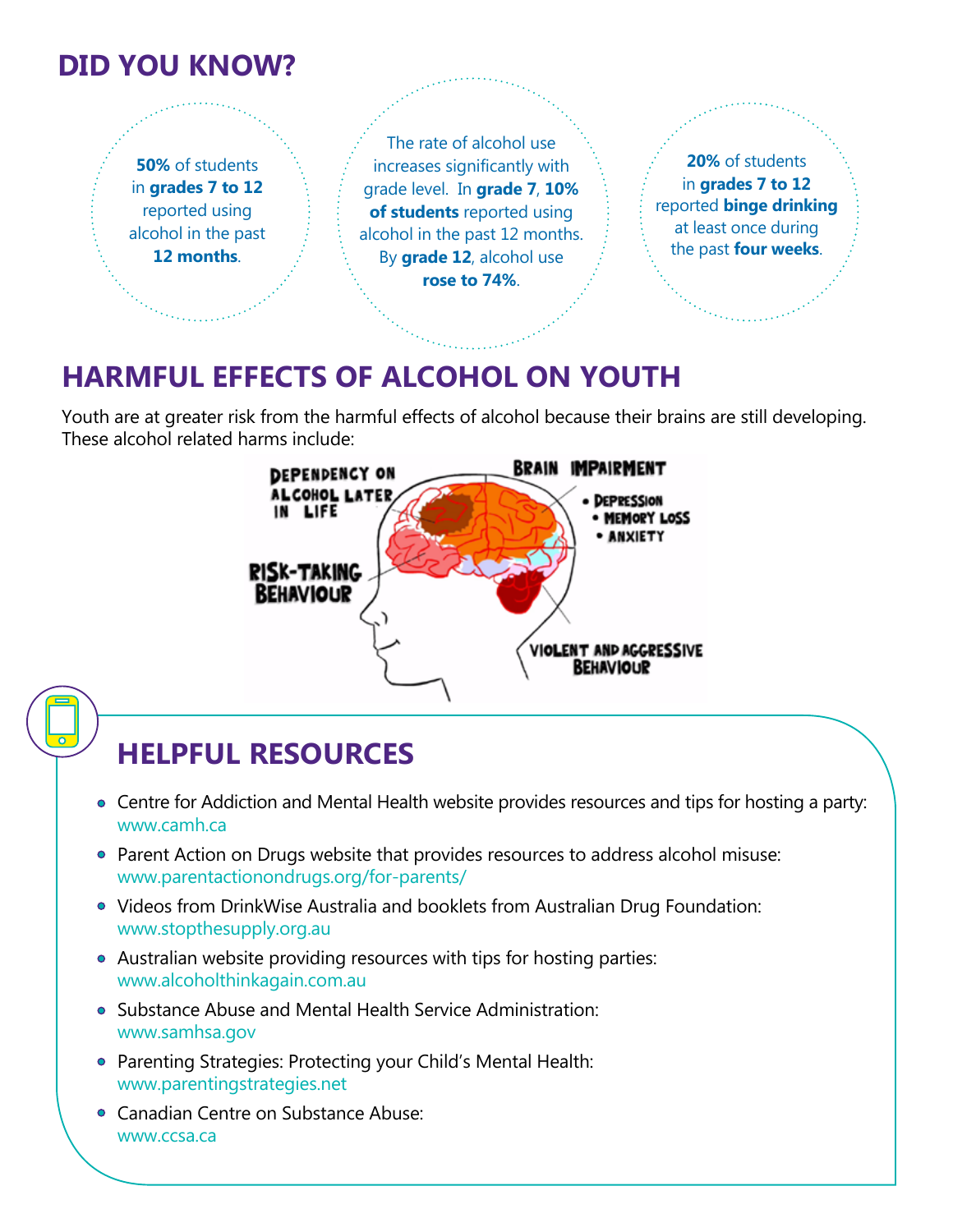# Be in the Know

# **Parental Monitoring**

If youth are going to drink, they tend to do it when adults are not around. Monitoring your teen's activities means knowing who they are with, what they are doing, and where they are.



# **TIPS FOR BEING IN THE KNOW**

- Agree on a curfew and set a time when your teen is expected to be home.
- Ask whether an adult will be present when your teen is going to a friend's home.
- Have your teen check-in throughout the night and make sure they can contact you at all times.
- Know how your teen is getting home.
- Get to know your teen's friends and their parents.
- Educate your teen on the responsible use of Facebook, Twitter, and other forms of social media.
- Balance your teen's need for privacy with monitoring and adjust monitoring accordingly as your teen gets older (i.e., avoid snooping through their room and belongings).
- Ensure cell phone, computer, or other electronic devices are turned off at bedtime.
- Teach your teen to choose his or her friends wisely. Talk about the qualities your teen should look for in a friend (i.e., honesty, respect, and kindness).



#### **Create a Safety Plan**

- Agree upon a time to pick up your teen.
- Set clear rules for calling you when plans change.
- Talk about when it's not okay to accept a ride from a friend and acceptable alternatives to getting a ride home.
- Give your teen "safety" money that is carried with them to get home if needed.
- Create a list together of "what if" questions to help you talk about and develop solutions.

#### **For more information, call 1-800-660-5853 or visit www.healthunit.org**



Like us on Facebook LGLHealthUnit @LGLHealthUnit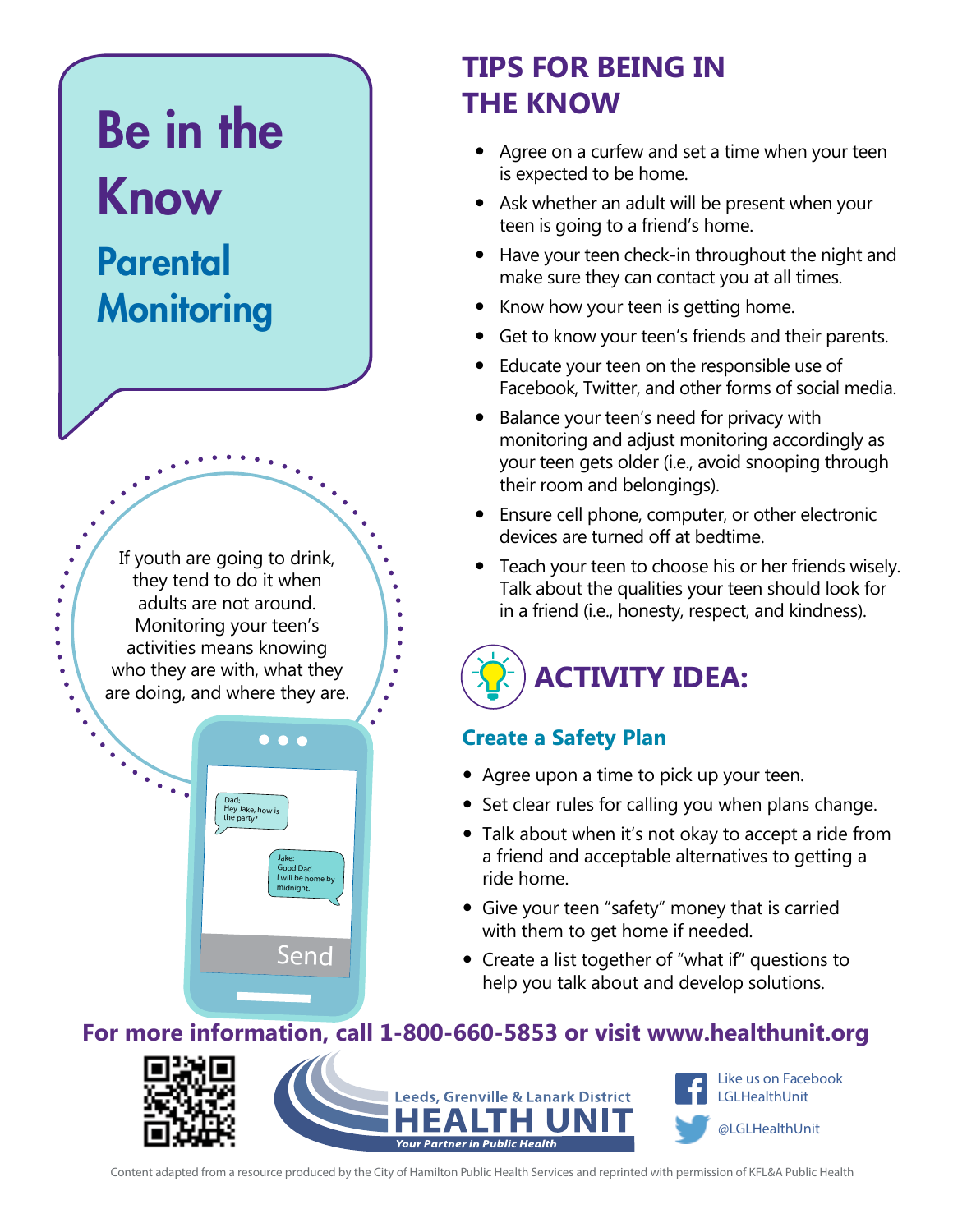## **HELPFUL RESOURCES**

- An interactive parenting program with personalized learning modules: www.parentingstrategies.net/alcohol/#
- A factsheet on what parents should know about monitoring their teen's activities: www.cdc.gov/healthyyouth/protective/ pdf/parental\_monitoring\_factsheet.pdf
- A website to help parents talk to their youth about the importance of media literacy: www.toosmarttostart.samhsa.gov/ families/media/default.aspx

# **REMEMBER**

- Being overly strict can cause your teen to ignore the rules and misuse alcohol.
- Balance privacy with information sharing and adjust when necessary.
- Help your teen plan and choose activities to ensure they have healthy activities to participate in.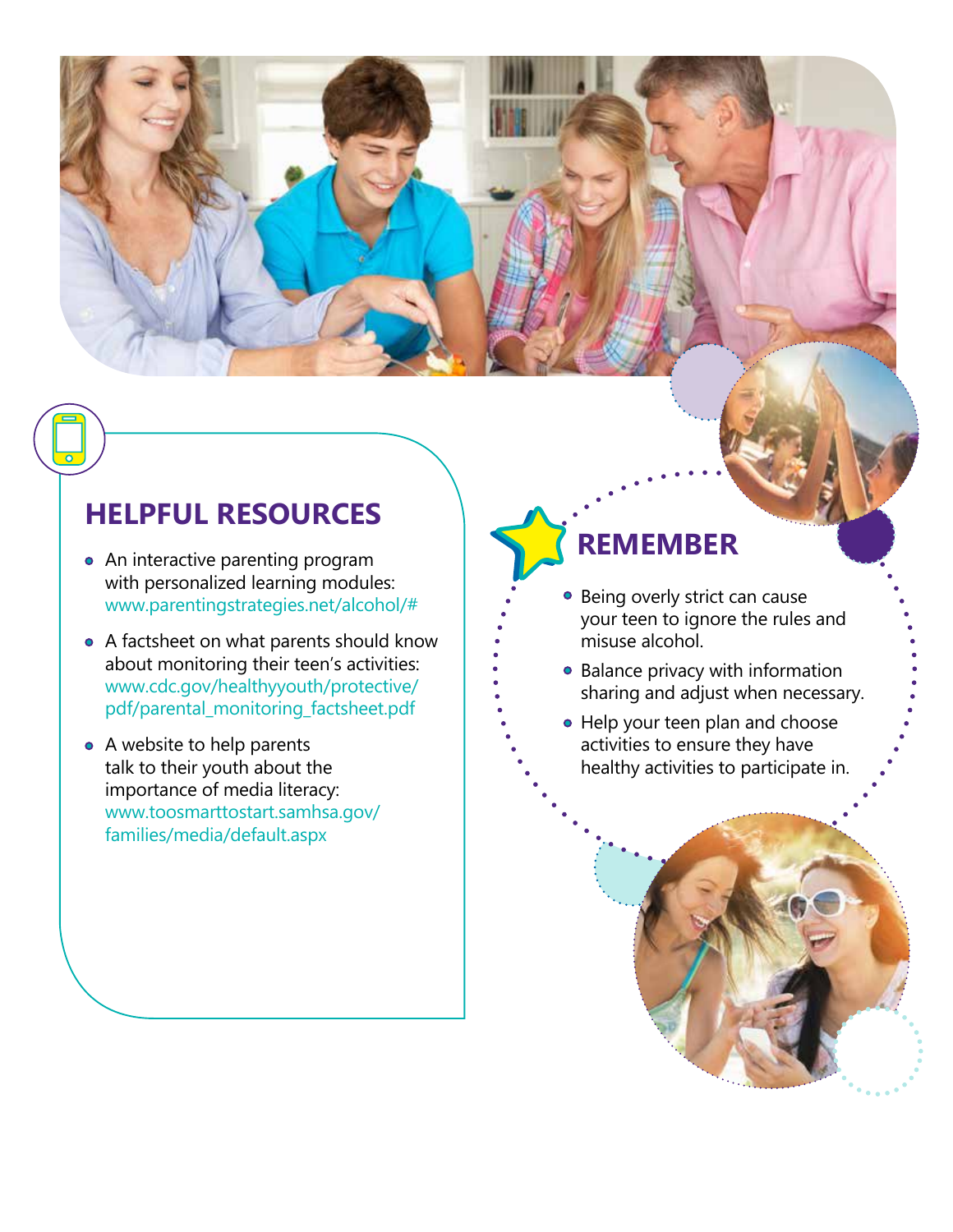# Parent-Child **Communication** General Communication

Ongoing communication with your teen allows them to share their interests and areas of concern with you.

**Evidence suggests general communication with your teen is associated with delayed alcohol use and a lower level of alcohol use later in life.** 

# **TIPS TO HELP BUILD COMMUNICATION**

 $\ddot{\cdot}$ 

- Plan regular one-on-one time together. Enjoy activities together such as going for a walk or playing sports.
- Eat dinner together on a regular basis. Spending quality time together promotes open communication.
- Listen to what your teen has to say and don't interrupt when they speak.



# **ACTIVITY IDEAS**

- **Prepare for the talk.** Know key alcohol facts, and review laws related to underage drinking and impaired driving. Learn how alcohol is being addressed in your teen's curriculum. Evaluate your own behaviours and attitudes about alcohol.
- � **Talk to your teen about alcohol.** Make it a conversation and ask open-ended questions. Think about your body language and tone of voice.
- � **Emphasize the short-term risks associated with alcohol.** These are of greater concern to youth. Avoid scare tactics or exaggerating negative effects.
- � **Discuss perceptions of alcohol.**  Encourage your teen to talk about their thoughts on alcohol and help them to realize that not everyone their age is drinking. (For example, in the Ontario Student Drug Use and Health Survey, 50% of students in grades 7 to 12 reported not using alcohol in the past 12 months.)
- � **Talk about how alcohol is portrayed and often glamourized in the media**  (i.e., movies, TV shows, music videos, and online).
- � **Talk about ways to manage peer pressure.**
- � **Discuss your expectations about your teen's alcohol consumption.** Be clear and specific about your expectations.



#### **For more information, call 1-800-660-5853 or visit www.healthunit.org**





Content adapted from a resource produced by the City of Hamilton Public Health Services and reprinted with permission of KFL&A Public Health

**Your Partner in Public Health**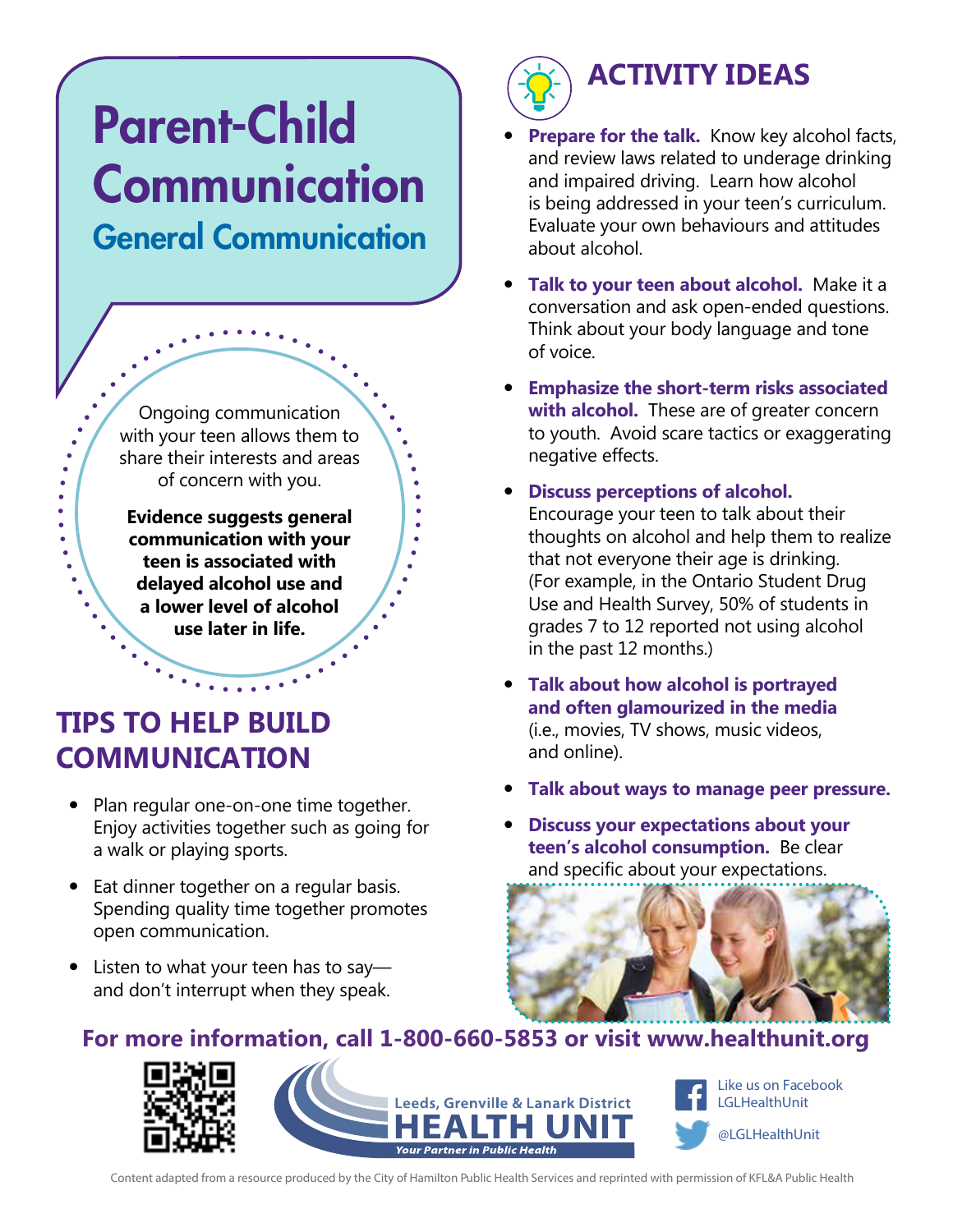## **REMEMBER**

Even if you do not understand your teen's point of view, try to be understanding. Take emotion out of the conversation and avoid being confrontational.

- This parent resource has information on what to say to your teen and activities you can engage in to talk about alcohol and set family rules: www.stopalcoholabuse.gov/media/underage\_brochure\_508final.pdf
- Conversation starters to talk to your teen about alcohol, and information on how to talk to other parents: www.cambridgepublichealth.org/lifestyle/reality-check/RC\_ResourceGuide--FINAL.pdf
- An interactive tool for parents helping them practice talking to their teen about the dangers of alcohol—create action plans, family agreement form and FAQ's your teen may have about alcohol: http://samhsa.gov/underagedrinking/
- A bilingual resource for parents to help them start talking about alcohol with their teen. Tips for various teen age groups: http://educalcool.qc.ca/wp-content/uploads/2011/08/Guide\_Parents-Enfants\_English.pdf
- Common questions teens ask and answers: http://parentactionpack.ca/wp-content/uploads/2013/08/PAD-Questions-Teens-Ask-2013.pdf
- **•** Tips on talking and active listening with your teen: http://www.drugfree.org/wp-content/uploads/2012/05/Quiz-Talking-and-Active-Listening-With-Your-Teen-2014.pdf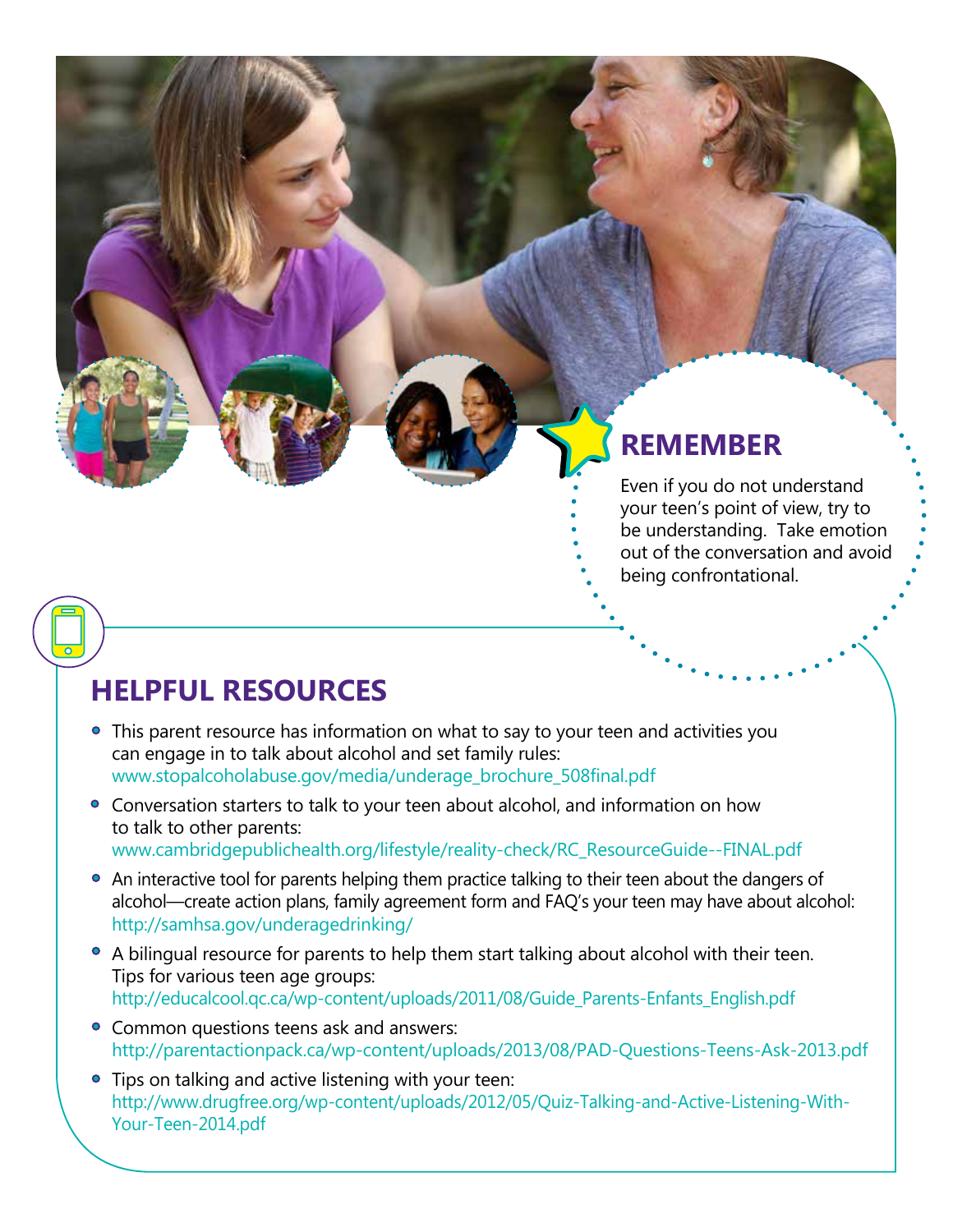# Set Clear **Expectations** General Discipline

Setting clear expectations helps create an environment where rules are respected.

## **TIPS WHEN SETTING CLEAR EXPECTATIONS**

- Involve your teen in the development of rules and consequences.
- Ensure you and your teen have a clear understanding of what is expected.
- Be consistent when delivering consequences.
- Remain calm when enforcing consequences if rules are broken.
- Get help if your teen consistently breaks the rules.

#### **For more information, call 1-800-660-5853 or visit www.healthunit.org**

# **ACTIVITY IDEA: DEVELOP FAMILY RULES WITH YOUR TEEN**

#### **Work Together**

- Base rules and consequences on age, the seriousness of the situation, and your teen's personality.
- Listen to your teen's views and discuss options.
- Write rules in a positive way. Focus on what the teen should do, rather than what they should not do.
- Negotiate changes to the rules.
- **•** Ensure rules are clear, simple, and specific.
- Create a list of appropriate consequences with your teen. Small consequences are best, such as less screen time (e.g., TV, computer, and phone), or no friends over for a specific period of time.
- Set rules around alcohol use before a teen is exposed to a situation involving alcohol.

#### **Be Consistent**

- Administer fair and consistent discipline.
- Follow through right away on consequences. If you do not follow through, you send the message that your rules are not important and it is okay for them to be broken.
- Remain calm when enforcing consequences if rules are broken.
- Always offer encouragement when rules are followed!

#### **Seek Support**

• Seek support from someone you and your teen look up to, such as a friend, family member, faith leader, or counsellor if you need further support or guidance on setting rules and consequences.

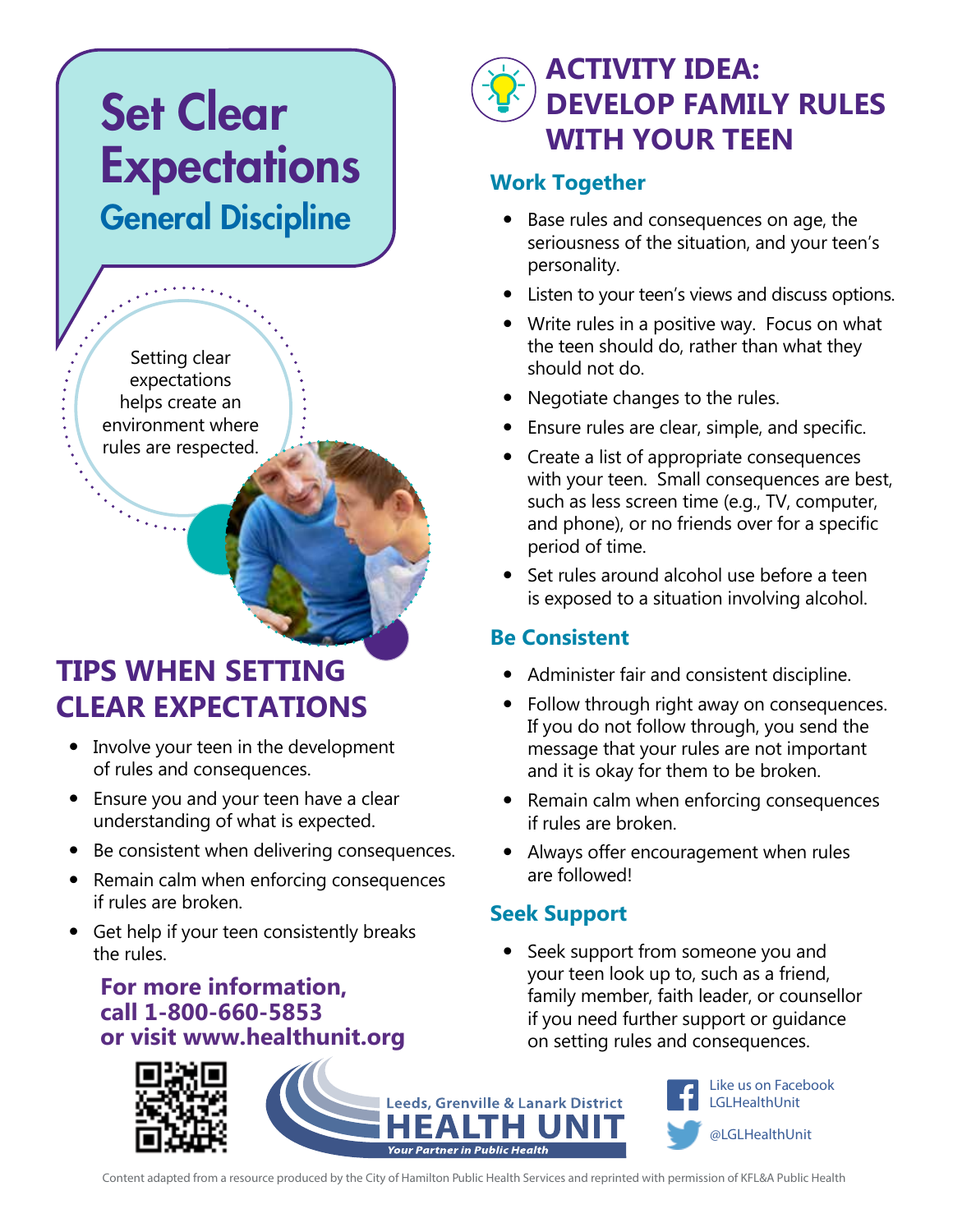#### **REMEMBER**

- Testing limits is a natural part  $\bullet$ of growing up.
- Regardless of your parenting style, youth who are aware their parents would be upset with them if they drank, are less likely to drink.

**•** Encourage independence while setting realistic limits.

- A website with general rules for disciplining your teen: www.healthychildren.org/English/family-life/family-dynamics/ communication-discipline/Pages/General-Rules-for-Disciplining-Teens.aspx
- A website with effective discipline strategies for children: http://raisingchildren.net.au/articles/discipline\_teenagers.html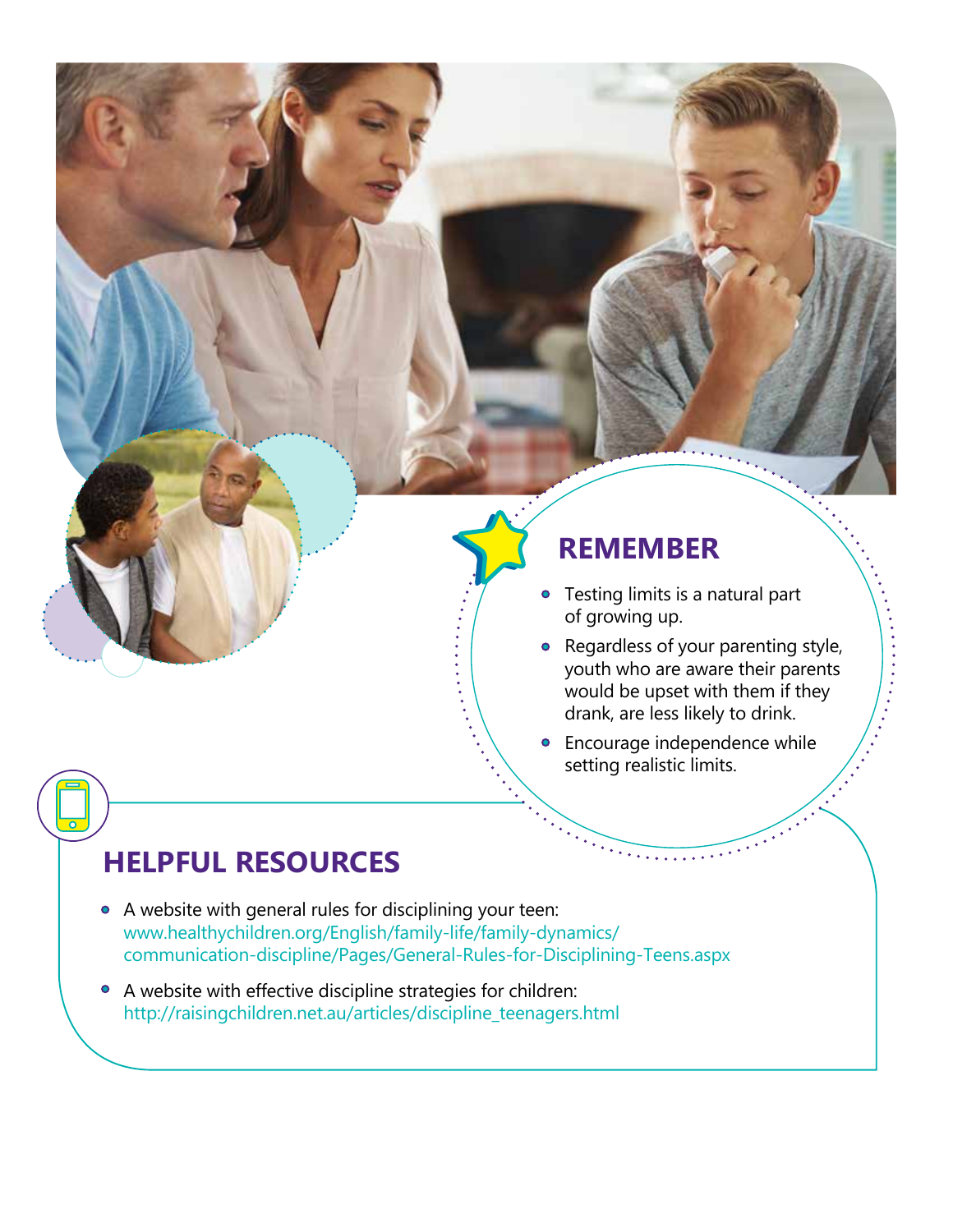# Be a Positive Role Model

# **Parental** Modelling

How much and when a parent chooses to drink alcohol may affect their teen's decisions about drinking alcohol. Youth learn behaviours by observing adult role models.



# **TIPS ON POSITIVE ROLE MODELLING**

- Avoid getting drunk in front of your teen.
- Choose to say 'no' when alcohol is offered to you, especially when your teen is around.
- Show your teen you and others can have a good time without alcohol.
- $\bullet$  Make food and non-alcoholic drinks available to all guests when alcohol is available to guests 19 years of age and over.
- Let your family and close friends know about the values you are teaching your teen and ask them to model responsible behaviour.
- Avoid telling stories where alcohol is portrayed as "fun" or "glamorous".
- Avoid using alcohol as a way to cope with stress. Model healthy stress management strategies, such as going for a walk or playing basketball after a busy day. Invite your teen to join and have everyone describe one positive thing that happened in their day.
- After a stressful day, avoid making statements such as, "What a day! I need a drink!" or "A drink will calm my nerves".

# **ACTIVITY IDEAS**

- Explore your own values and beliefs about alcohol and underage drinking.
- Think about how and when you currently use alcohol.
- Think about how you want to model responsible drinking to your teen.
- When an actor/actress in a movie or TV show uses alcohol to help them relax, engage your teen in a conversation about healthy, nonalcoholic ways to reduce stress and relax.

#### **For more information, call 1-800-660-5853 or visit www.healthunit.org**





Like us on Facebook LGLHealthUnit @LGLHealthUnit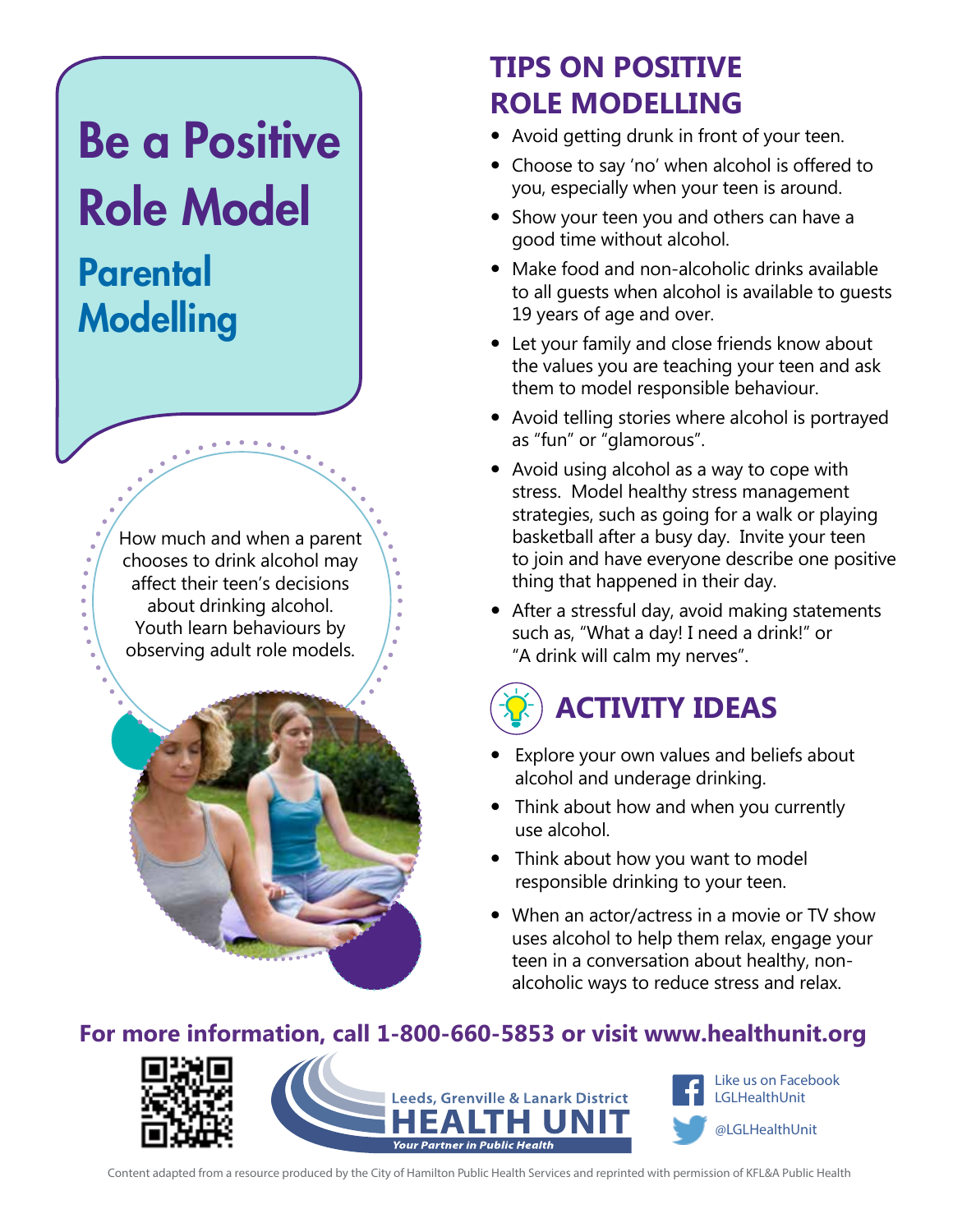# **LEAD BY EXAMPLE**

As an adult, if you choose to drink, limit your use of alcohol according to Canada's Low-Risk Alcohol Drinking Guidelines.

These limits include 10 drinks a week, with no more than 2 drinks a day for women, and 15 drinks a week with no more that 3 drinks a day for men.

#### **Do not drink alcohol if you are:**

- Driving a vehicle or using machinery and tools.
- Taking medicine that interacts with alcohol.
- Doing any kind of dangerous physical activity.
- Living with mental or physical health problems.
- Living with alcohol dependence.
- Pregnant or planning to be pregnant.
- Responsible for the safety of others.
- Making important decisions.

# **HOW MUCH IS ONE DRINK?**





341 ml (12 oz.) alass of 5% alcohol content (beer, cider or cooler)

- glass of wine with 12% alcohol content
- 43 ml (1.5 oz.) serving of 40% distilled alcohol content (rye, gin, rum, etc.)

Canadian Centre on Substance Abuse 2012

# **HELPFUL RESOURCES**

- General information on Canada's Low-Risk Alcohol Drinking Guidelines: www.ccsa.ca
- Tips on being a good role model for your teen from Drinkwise, Australia: www.drinkwise.org.au/parents/how-to-be-a-good-role-model/
- A resource to help prevent alcohol related problems in your family: www.camh.ca/en/hospital/health\_information/for\_parents/Pages/takeaction\_alcohol\_drugs.aspx
- An interactive parenting program with personalized learning modules: www.parentingstrategies.net/alcohol/#

# **REMEMBER**

It's never too late to change! If you want to change the messages you are sending your teen about alcohol, you can. Talk to your teen about why you are making changes and welcome their questions.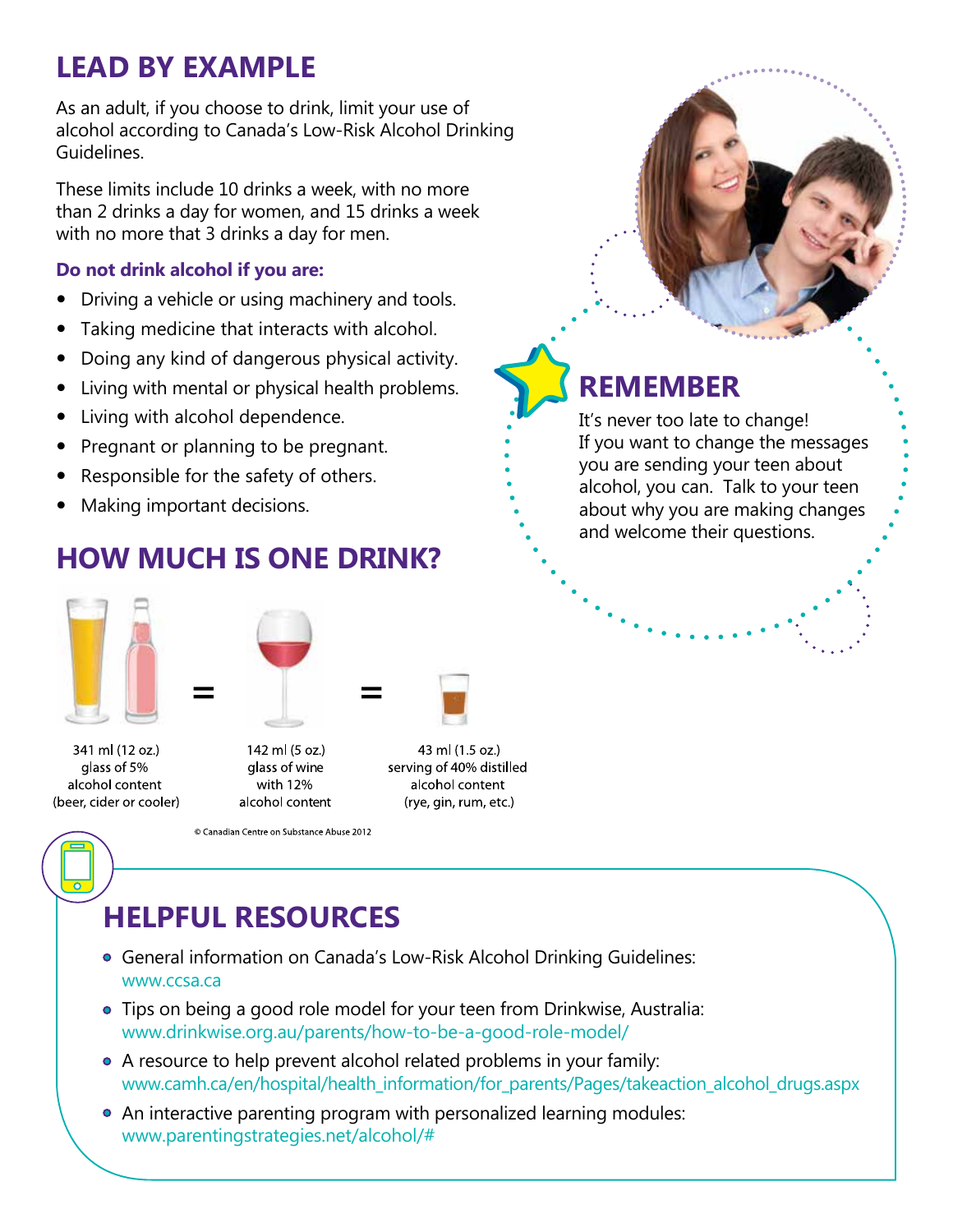# Be Engaged

Parent-Teen Relationship **Quality** 

> A supportive parent–teen relationship, characterized by closeness and caring, can help delay when youth first try alcohol and lower their chances of developing a habit later in life.



**For more information, call 1-800-660-5853 or visit www.healthunit.org**

## **TIPS TO HELP IMPROVE YOUR RELATIONSHIP WITH YOUR TEEN**

- Support your teen to find their passions and interests. Help them find their "spark" in life.
- Be involved in your teen's day-to-day life. Participate in activities that interest your teen.
- Remind your teen you love them on a regular basis. Praise them for good behaviour, their efforts and achievements.
- Be consistent and follow through with agreements.
- Show you care. Be warm but firm with your teen.
- Encourage your teen to discuss problems and concerns with you.
- Build your teen's self-confidence. Youth who face each day with confidence and a positive attitude are more likely to make healthy choices.

## **ACTIVITY IDEA: HELP YOUR TEEN FIND THEIR "SPARK"**

- **Have a conversation**: talk to your teen about activities that bring joy and energy into their life.
- **Observe**: notice times when they are having fun and enjoying life by engaging in specific activities.
- **Explore**: encourage your teen to try at least one new activity or pursue a new interest. Help them to identify and explore it.
- **Make time**: take the opportunity for quality one-on-one time with your teen as you share an interest in their new "spark".

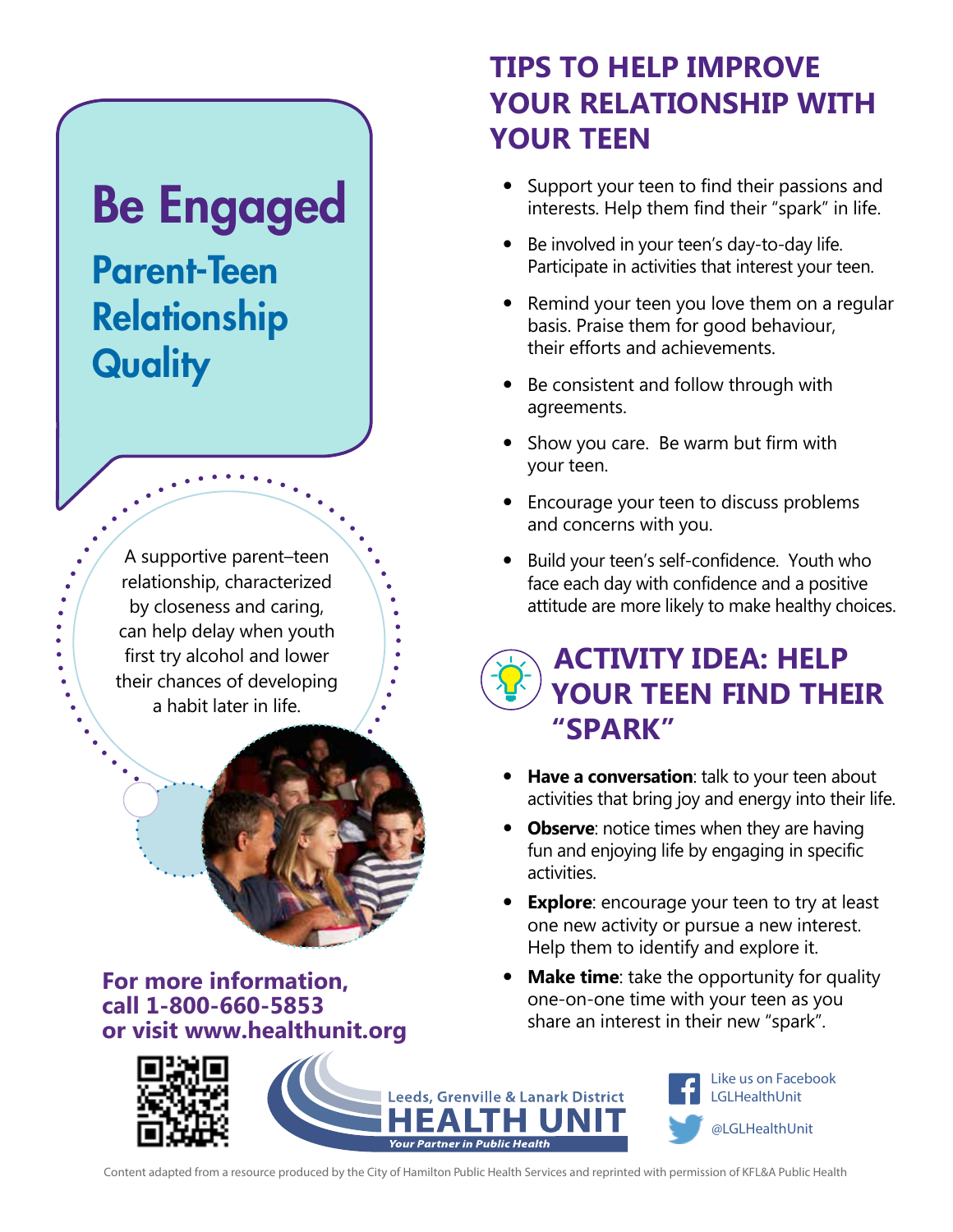## **EXAMPLES OF SPARKS**



- Tip sheets for parents to help their youth find passions and interests in their lives: www.stepitup2thrive.org/sparks/introduction/
- An interactive parenting program with personalized learning modules: www.parentingstrategies.net/alcohol/#
- A scale for parents to use and assess the quality of their parent-teen relationship: www.performwell.org/index.php/find-surveyassessments/outcomes/relationships/ parent-teen-relationships/positive-relationship-with-parents-scale-for-parents
- Sample text messages to help your teen avoid alcohol: http://didyouknowfacts.net/files/Text-Messages-to-Avoid-Alcohol.pdf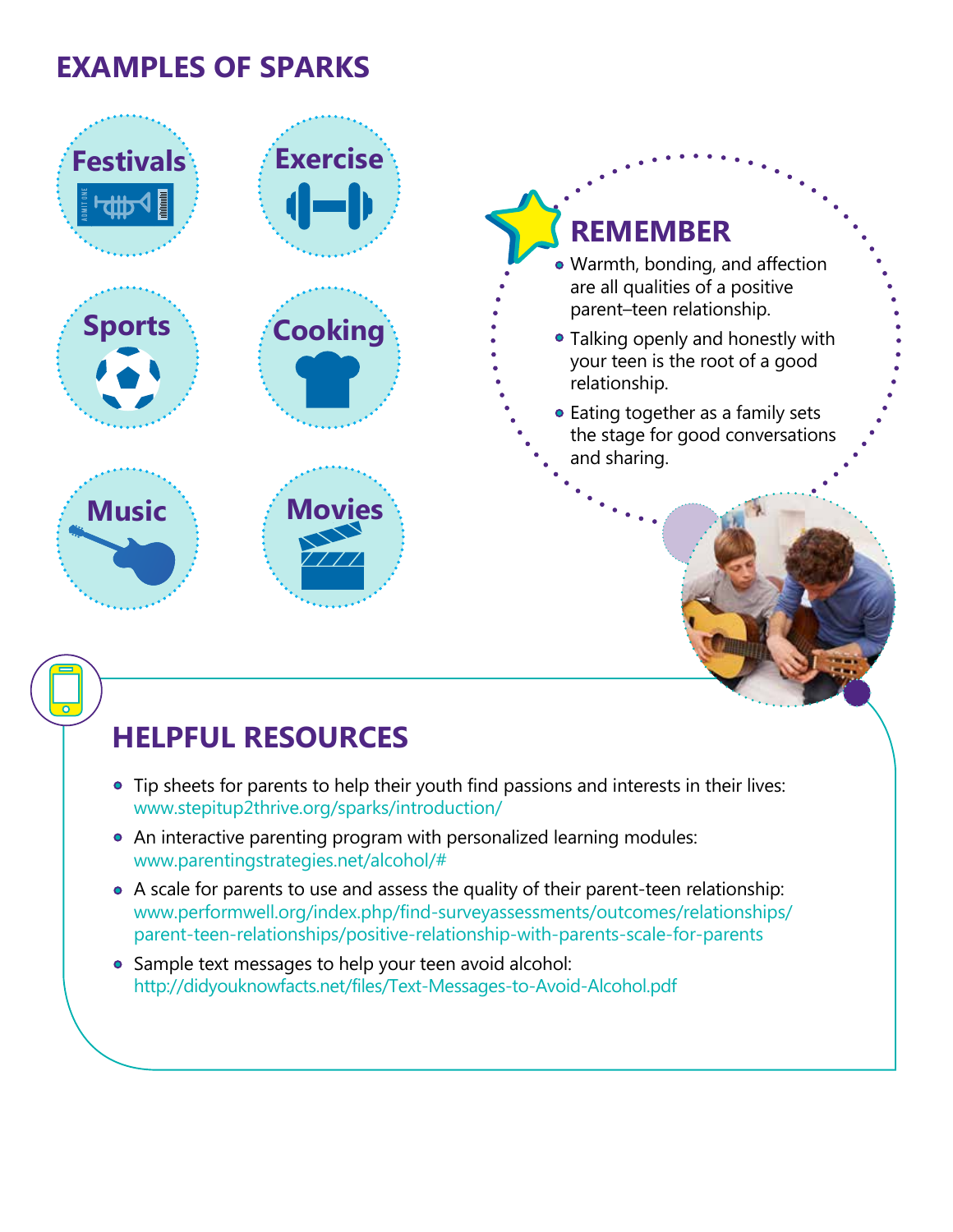# Know the Law When Parents Provide Alcohol

In Ontario, it is illegal to drink alcohol under the age of 19. When parents make alcohol available for underage youth, they put them at risk for alcohol-related harm. They also put themselves and the youth at legal risk.

# **TIPS TO HELP DELAY ALCOHOL USE**

- Talk to your partner and establish consistent messages about underage drinking of alcohol in your home.
- Discuss with your teen your responsibility as a parent to protect them from alcohol-related incidents and to follow the law.
- Inform your teen that persons under 19 years of age who are found to possess, to have used, or to have bought or attempted to buy alcohol are committing an offence under the Liquor Licence Act. This can result in a large fine.
- Establish rules and expectations with your teen for parties in your home.



#### **Plan a Party with Your Teen**

#### **Before the Party**

- **Talk to your teen about having an alcoholfree party.** Discuss the possible consequences of having alcohol at their party.
- **Plan the party with your teen.** Talk with your teen and take their views into consideration. Discuss the number of guests, budget for food, non-alcoholic drinks, decorations, activities, and rooms that will be out-of-bounds during the party. Be clear about your expectations for your teen and their guests.
- Know who will be attending the party. Don't advertise the party on social media (i.e., Facebook or Twitter).

#### **For more information, call 1-800-660-5853 or visit www.healthunit.org**

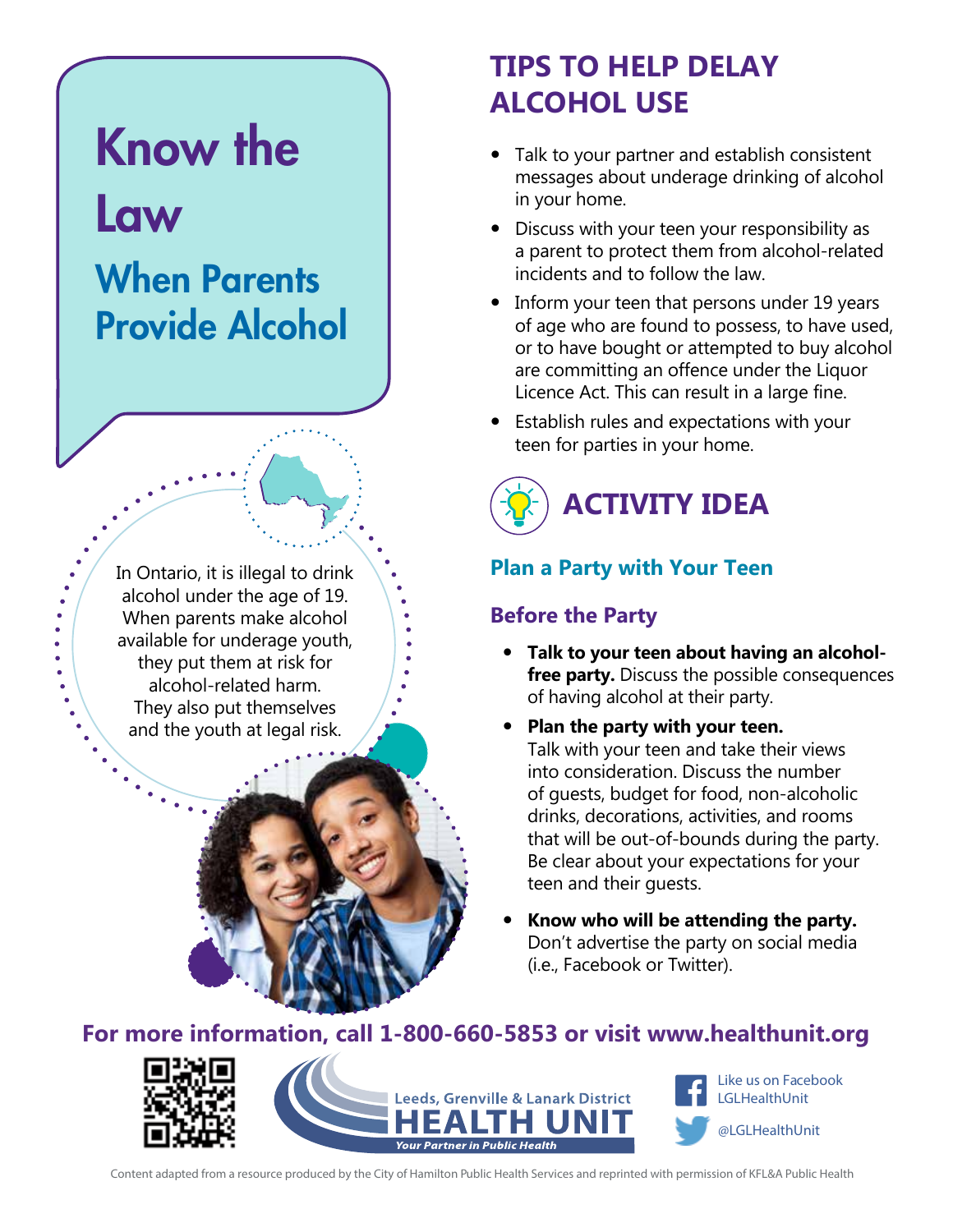### **ACTIVITY IDEA (continued)**

#### **During the Party**

- Provide a safe environment. You are responsible for properly supervising the party.
- Provide and monitor non-alcoholic drinks.
- Provide plenty of healthy food and try to avoid salty snacks.
- Move in and out of party rooms and restock food to keep an eye on the party. Pay attention to guest behaviour and appearance.
- Check in with your teen throughout the party to ensure everything is okay.
- Ensure everyone has a safe ride home.

**REMEMBER**

As a parent, you are legally responsible for what goes on in your house. This applies even if you are not present, you do not know your guests are drinking, or your guests brought their own alcohol.

**AHEAD** 

- Parent Action on Drugs' website has resources to address alcohol misuse: www.parentactionondrugs.org/for-parents/
- Centre for Addiction and Mental Health website provides resources and tips for hosting a party: www.camh.ca
- Videos from DrinkWise Australia and booklets from Australian Drug Foundation provide tips for hosting a party: www.stopthesupply.org.au
- Alcohol Think Again (Australian) provides resources and tips for hosting a party: www.alcoholthinkagain.com.au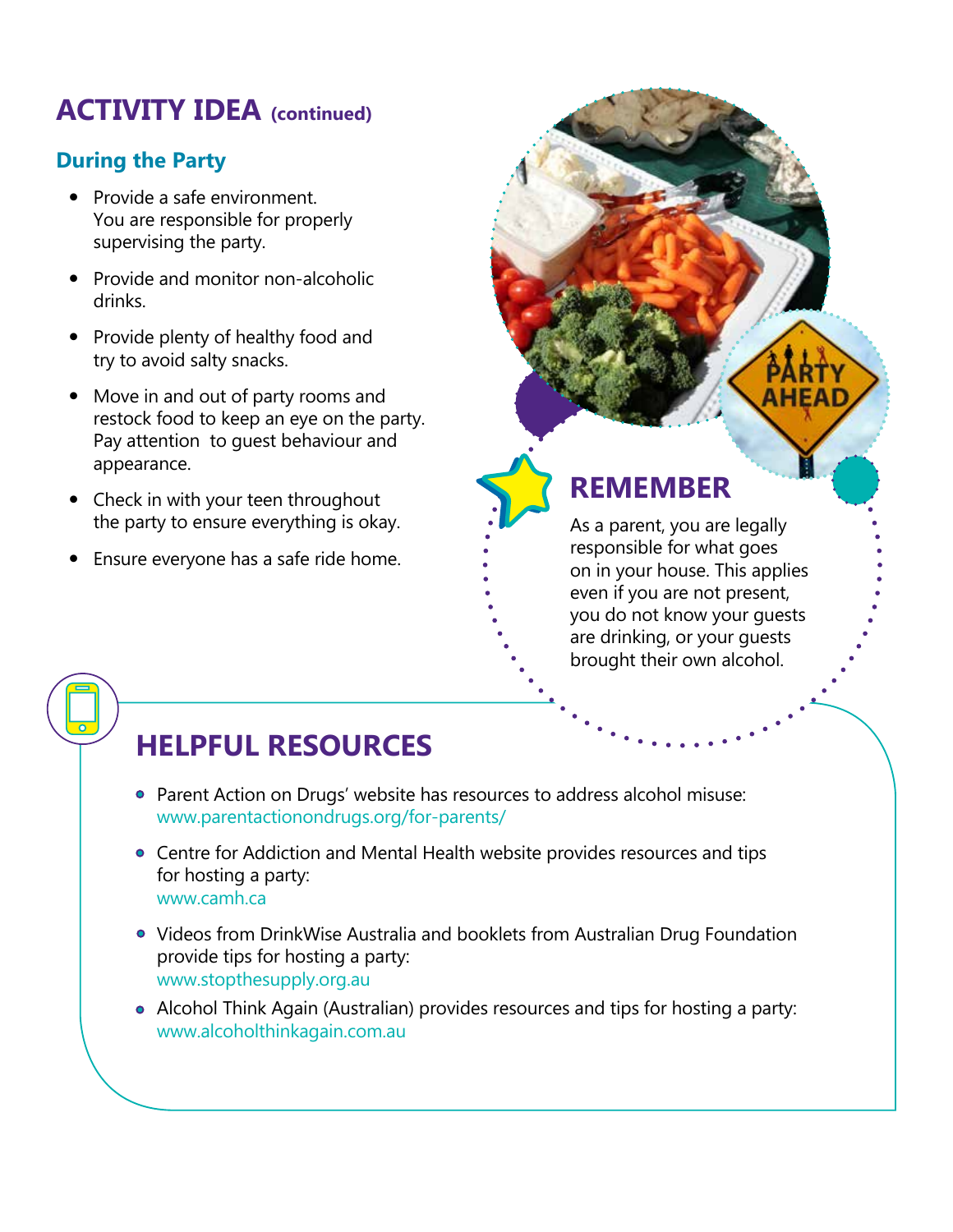# **Content** references

#### **Introduction: Strategies for Parents to Prevent Underage Drinking**

Boak, A., Hamilton, H. A., Adlaf, E. M., & Mann, R. E. (2013). *Drug use among Ontario students*, *1977-2013: OSDUHS highlights* (CAMH Research Document Series No. 36). Toronto, ON: Centre for Addiction and Mental Health.

Ryan, S. M., Jorm, A. F., & Lubman, D. I. (2010). Parenting factors associated with reduced adolescent alcohol use: a systematic review of longitudinal studies. *Australian and New Zealand Journal of Psychiatry, 44(9), 774-783*.

#### **General Communication**

Ryan, S. M., Jorm, A. F., & Lubman, D. I. (2010). Parenting factors associated with reduced adolescent alcohol use: a systematic review of longitudinal studies. Australian and New Zealand Journal of Psychiatry, 44(9), 774-783.

Yap, M., Jorm, T., & Lubman, D. (2013). Parenting Strategies: preventing adolescent alcohol misuse. http://pubs.niaaa.nih.gov/publications/adolescentflyer/adolflyer.htm

Australian Drug Foundation. (2013). The other talk: let's talk about alcohol and drugs. http://theothertalk.org.au/advice/how-do-i-startthe-conversation/

#### **General Discipline**

National Institute on Alcohol Abuse and Alcoholism (2013). Parenting to Prevent Childhood Alcohol Use. Retrieved from: http://pubs.niaaa.nih.gov/publications/adolescentflyer/adolflyer.htm

Substance Abuse and Mental Health Services Administration.(2004). Keeping Youth Drug Free. Retrieved from: http://www.schoolmentalhealth.org/ Resources/Fam/Drug%20Free-%20Parents.pdf

#### **Parental Monitoring**

National Institute on Alcohol Abuse and Alcoholism (2013). Parenting to prevent childhood alcohol use. Retrieved from: http://pubs.niaaa.nih.gov/publications/adolescentflyer/adolflyer.htm

Substance Abuse and Mental Health Services Administration (2004). Keeping youth drug free. Retrieved from: https://store.samhsa.gov/shin/content/SMA-3772/SMA-3772.pdf

#### **Parental Modelling**

Butt, P., Beirness, D., Gliksman, L., Paradis, C., & Stockwell, T. (2011). Alcohol and health in Canada: A summary of evidence and guidelines for low-risk drinking. Ottawa, ON: Canadian Centre on Substance Abuse

#### **Parent-Child Relationship Quality**

Ryan, S. M., Jorm, A. F., & Lubman, D. I. (2010). Parenting factors associated with reduced adolescent alcohol use: a systematic review of longitudinal studies. *Australian and New Zealand Journal of Psychiatry, 44(*9), 774-783.

Ledoux, S., Miller, P., Choquet, M., & Plant, M. (2002). Family structure, parent-child relationships and alcohol and other drug use among teenagers in France and the United Kingdom. Alcohol & Alcoholism, 37(1), 52-60.

Wolfe, D. (2012). Tips for parents on building healthy relationships with their teenagers. Centre for Addiction and Mental Health.

#### **For more information, call 1-800-660-5853 or visit www.healthunit.org**